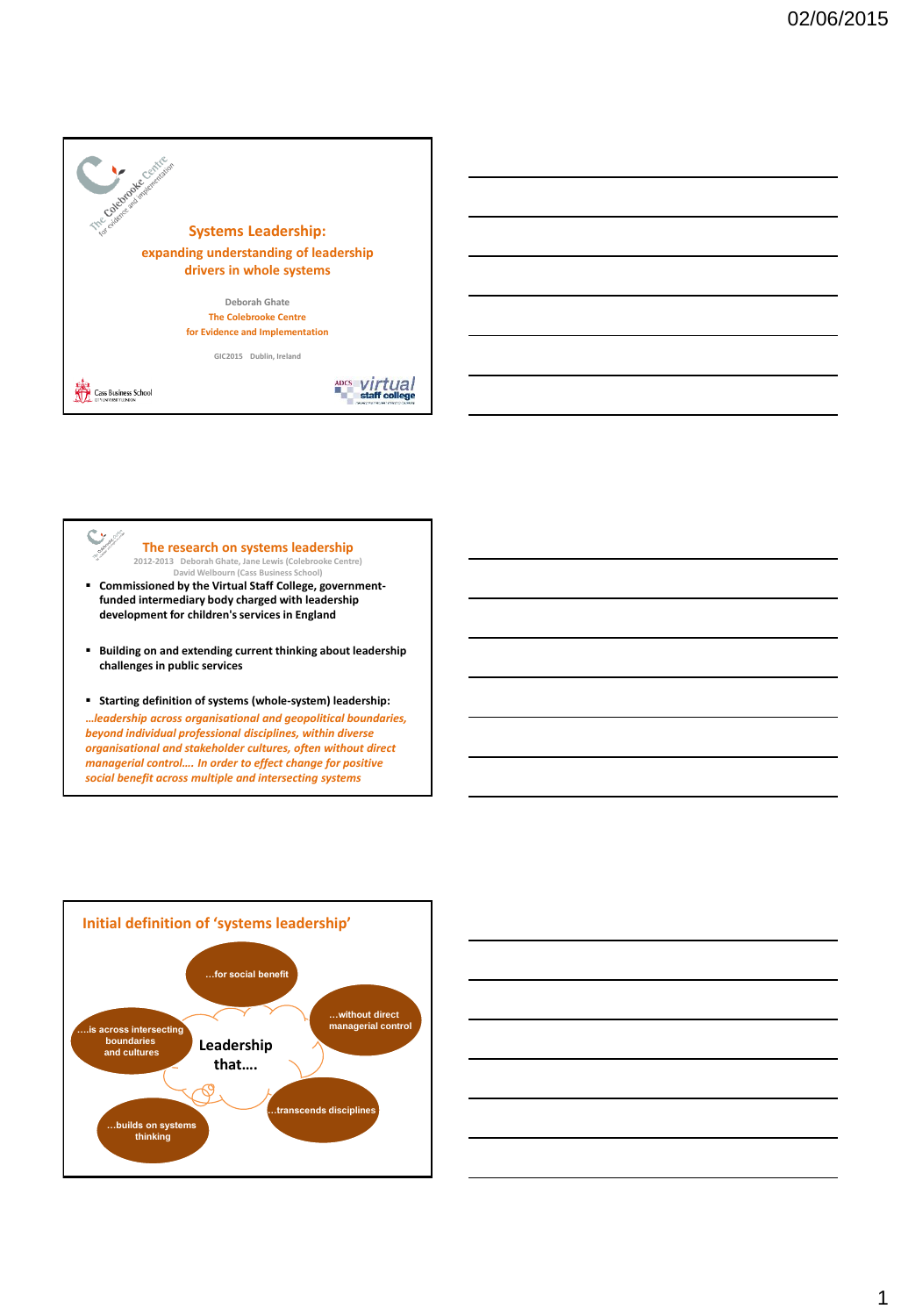# **The research on systems leadership – background to commissioning (1)**

**Complexity is the new normal**

- **Austerity context: (do more for less, reduce demand) requires new ways of achieving goals**
- **Changing boundaries: of authority, influence and action (new structures, new geographies, new players, overlapping remits)**
- **Turbulence: volatility, uncertainty, complexity and ambiguity in the background context**
- **Complex adaptive systems are increasingly the norm**

# **The research on systems leadership – background to commissioning (1)**

### **Complex systems:**

- **Heterogeneous**
- **Interdependent & dynamic**
- **Non-linear**
- **Self-organising/adaptive/sensitive to feedback**
- **Emergent/collective behaviour cannot be inferred from components**
- **Unpredictable/subject to random influences**
- **NOT a machine**
- *(Finegood 2011; Chapman 2004, Welbourn et al, 2012)*

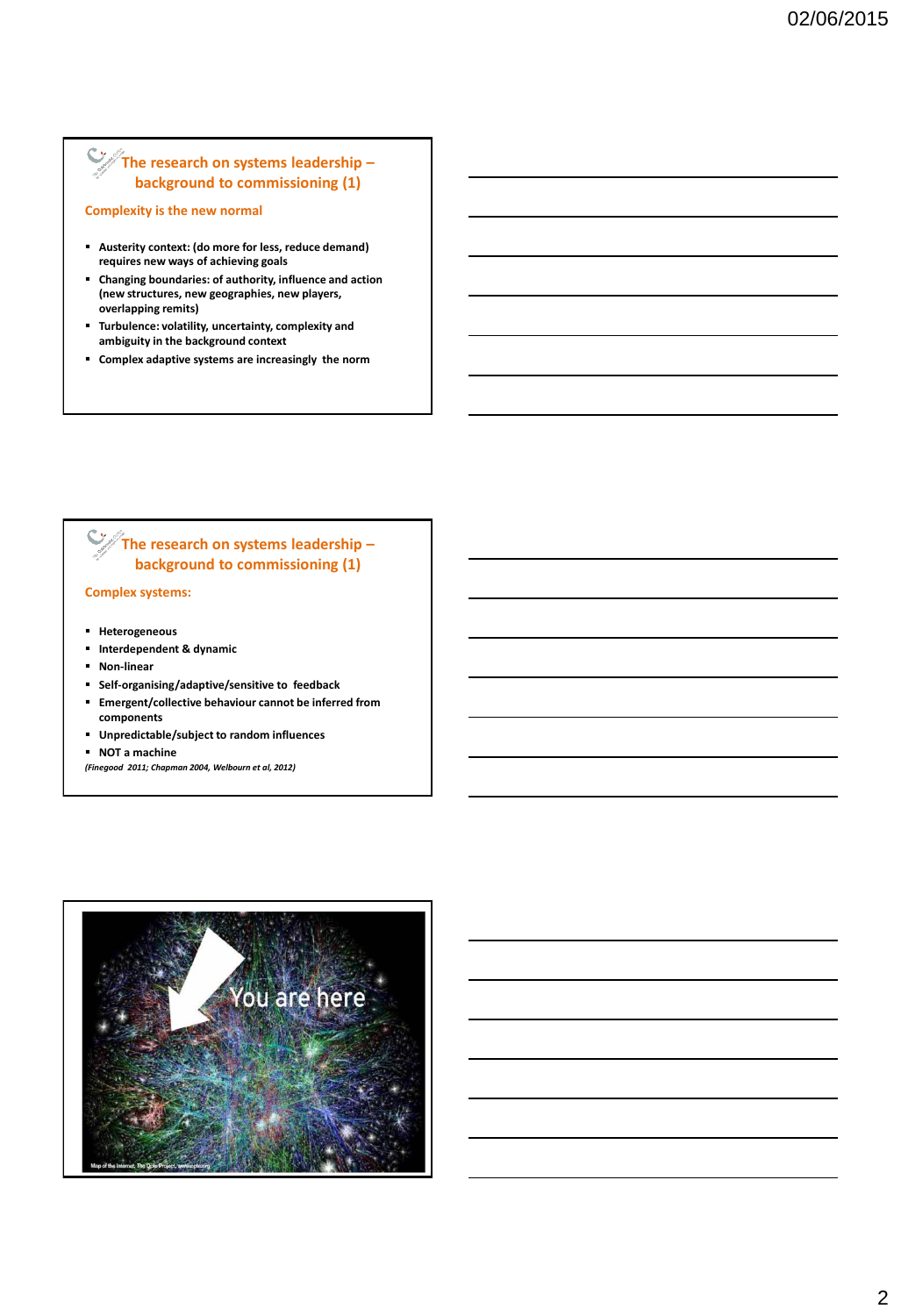### **The research on systems leadership – background to commissioning (2)**

**'Wicked' or 'messy' problems need multi-systemic strategies**

- **Wicked problems are multiply determined & improving outcomes from services in the context of complex need requires harnessing multiple systems**
- **The change we need is too big and too complex to be delivered without collaboration across systems**
- **We may have reached the limits of what can be achieved by silo-ed working**
- **We need to rethink our expectations about where 'leadership' arises from or is located**

### **The research on systems leadership – background through an implementation lens (3)**

**Significance of 'leadership' to implementation theory and frameworks**

- **Strongly emphasised in literature and leading overarching frameworks & taxonomies (NIRN, CFIR, QIF)**
- **Construct of systems leadership challenges us to think about intersections between 'inner' and 'outer' context**
- **Gives new prominence to 'outer' context: whole systems as**  *determining* **factors in implementation success or failure**
- **Implementation frameworks acknowledge systems (outer) context but focus mainly on leadership as an organisational (inner system) function, or use constructs rooted in leading agencies/teams, not systems (Aarons et al 2014, ILS)**
- **Implementation field has not yet engaged closely with how leadership at system level may drive implementation outcomes**



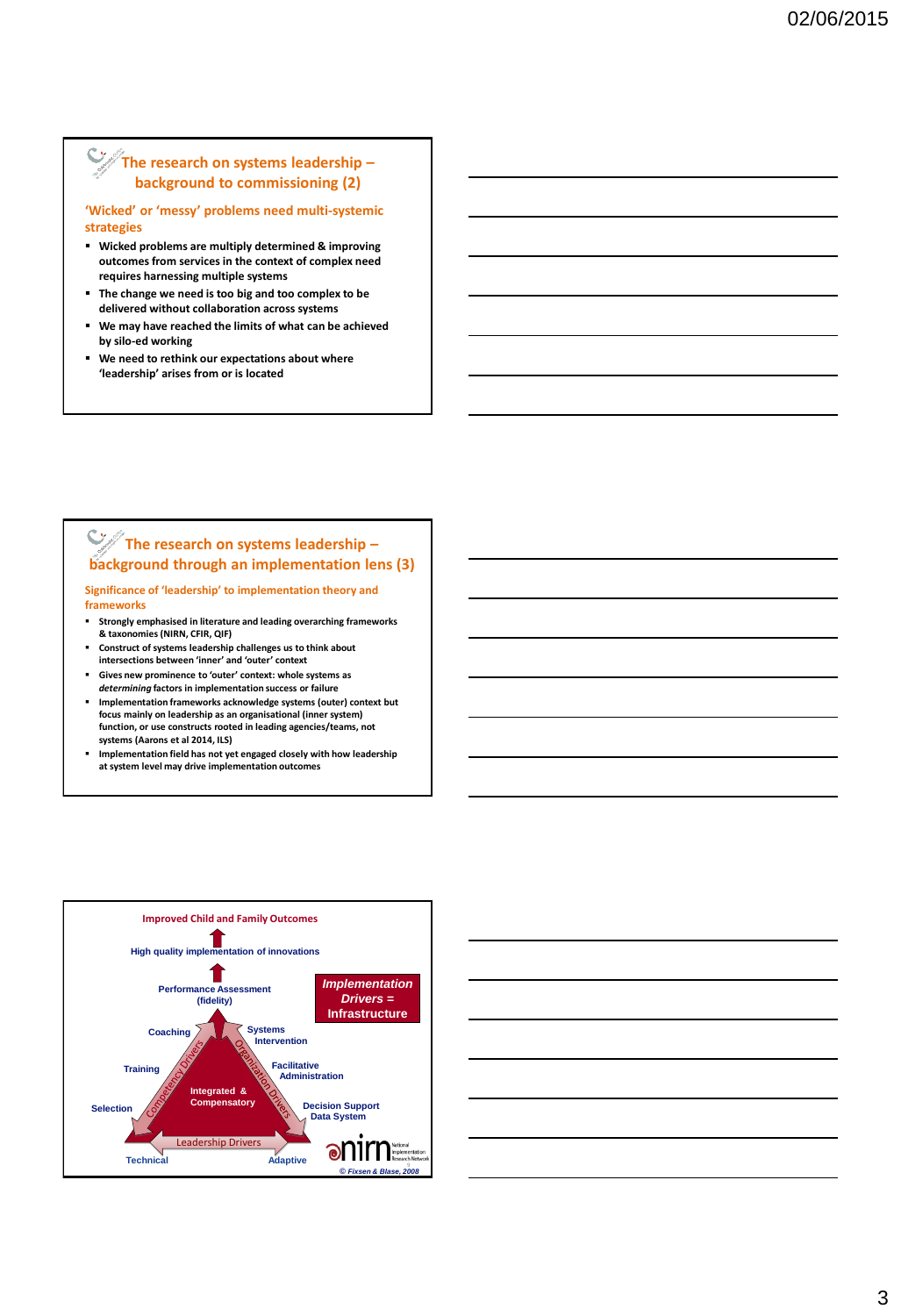### **The research on systems leadership – objectives**

- **to understand how existing literature and practicing systems leaders describe systems leadership in public services:**
	- **What's the issue**
	- **How is systems leadership defined in theory**
	- **How defined by those doing systems leadership**
	- **Features of systems leadership in practice**
	- **What conditions favour or hinder effective systems leadership**
- **to develop foundations for frameworks and tools to support systems leaders and build capacity**
- **to consider how systems leadership construct may add to thinking about key drivers of effective implementation**

 $\hat{\mathbf{C}}$ 

### **Methods**

- **secondary analysis of existing theory and evidence: selective literature review n300+ papers (Welbourn, Ghate and Lewis 2013) from lit on complex systems, systems thinking, leadership of whole systems, leadership in public services**
- **new empirical data: strategic depth interviews (n29) with systems leaders in public services, major voluntaries, and intermediary bodies (Lewis, Ghate & Welbourn 2013)**
- **case studies of 'systems leadership scenarios' (n4) in health and social care in England**
- **International contributions: reviews and illustrative case studies USA, Scandinavia, Canada, Australia, (Van Dyke; Albers; Moody, Shlonsky & Goodman; Katz)**
- **Co-production group of 14 senior children's services leaders in England**
- **Synthesis paper for policy/practice readership (Ghate, Lewis and Welbourn, 2013) now used in VSC leadership development programme**

# **Describing systems leadership: what the literature told us**

- **Not much! (although several highly relevant papers published in last 12 months,** *eg; Senge et al, 2015; Timmins, 2015***)**
- **Key emphases in the literature:**
	- **operating in complex adaptive systems (CAS)**
	- **similarities to living systems (responsive, self-organising, homeostatic, mutual consequences, unpredictable)**
- **Systems leadership more relational and less about exercise of power Most relevant literatures:**
- - **adaptive leadership (see Heifetz & colleagues)**
	- **discussions of collaborative governance, leadership of emergence, collective/collaborative leadership, leadership for the common good, servant leadership, leadership of community collaboratives (***see Van Dyke 2013, and Welbourn et al 2013***), soft systems methodology, co-creation**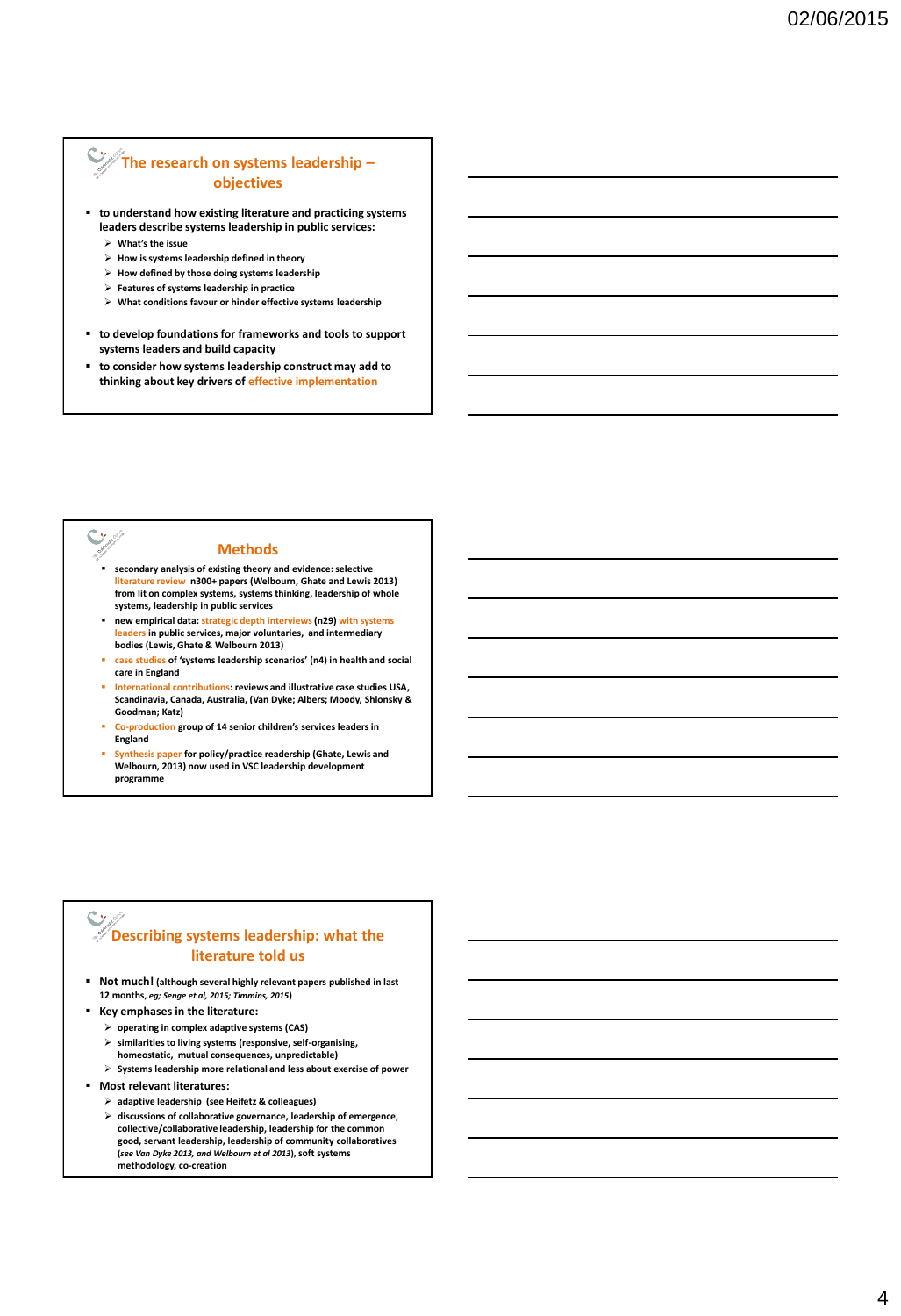### **Describing systems leadership: what the practitioners told us (1)**

### **Attributes of systems leadership:**

 $\mathbf C$ 

- **More than joint working or collaboration – a co-created agenda, not just co-operation for mutual benefit**
- **Service users at core - nothing else**
- **Collective - done with others not alone**
- **Distributed (leadership arises throughout the system** *& at all levels***)**
- **Empowering & enabling, not heroic**
- **Ceding not grabbing power**
- **Using influence and credibility, not power or 'command & control'**
- **More a 'long game' than quick wins**

# **Describing systems leadership: what the practitioners told us (2)**

### **Attributes of systems leaders**

- **A focus on** *qualities and skills* **rather than competencies or techniques**
- **Values-driven:** *"what gets you up in the morning"*
- **Reflective and reflexive: requires self-knowledge and self-awareness on part of leader**
- **Analytic first, then synthetic**
- **A role that people move in and out of depending on context**
- **Hard and demanding work, requiring reserves of patience and confidence**



### **Describing systems leadership: what the practitioners told us Qualities**

- **Challenging**
- **Relentless**
- **Tactical**
- **Focused**
- **Brave**
- **Resilient**
- **Moral compass Ability to build relationships** *Humility*

**Self awareness Authenticity F** Integrity

- 
- **Magnanimity**

15

*"(in systems leadership), to gain more, you have to let go" [Local Authority Chief Executive]*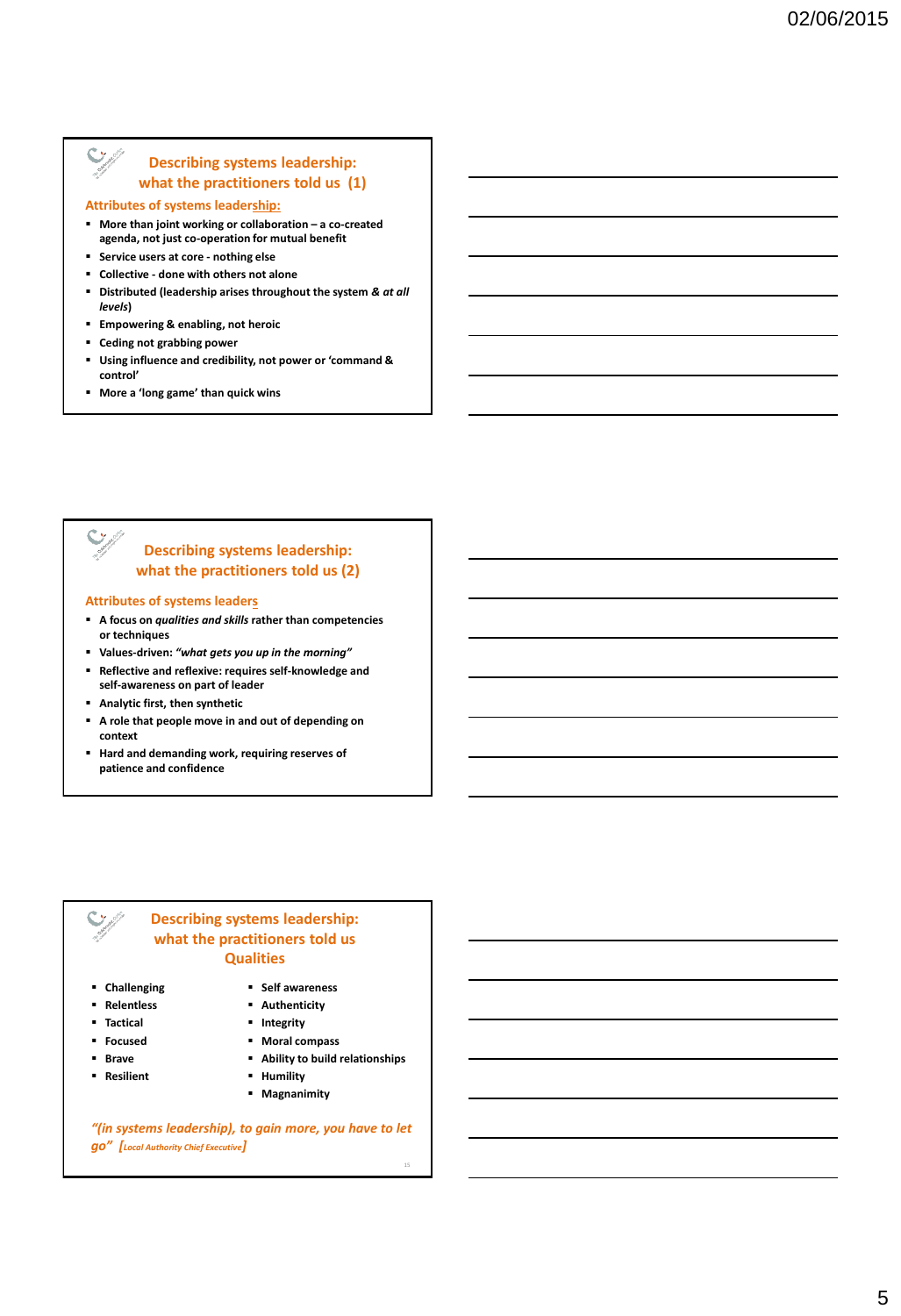

|  | <u> 1989 - Johann Barn, mars ann an t-Amhain ann an t-Amhain ann an t-Amhain ann an t-Amhain an t-Amhain ann an t-</u> |  |
|--|------------------------------------------------------------------------------------------------------------------------|--|
|  |                                                                                                                        |  |
|  | <u> 1989 - Andrea Andrew Maria (h. 1989).</u>                                                                          |  |
|  | <u> 1989 - Johann Stoff, amerikansk politiker (d. 1989)</u>                                                            |  |
|  |                                                                                                                        |  |
|  |                                                                                                                        |  |

### **Describing systems leadership: what the practitioners told us Skills**

- **Confronting and translating complexity**
- **supplying the narrative ('sense making')**
- **Tolerance of ambiguity**



 **Delegation with empowerment**



# **Six ways of systems leadership:**

### **how individual systems leaders practice 4. Ways of doing**

**1. Ways of feeling (personal core values) -values and commitment**

**2. Ways of perceiving (observations, and hearing) -observing 'from the balcony' as well as 'from the dance floor' -allowing for the unseen and unpredicted -seeking and hearing diverse views -sensitivity to other narratives**

**3. Ways of thinking** 

**ntellectual and cogr -curiosity -synthesising complexity -sense-making**

**© 2015 Virtual Staff College & The Colebrooke Centre**

# **-repurposing and reframing existing structures and resources**

**5. Ways of relating (relationships and participation) -mutuality and empathy -honesty and authenticity -reflection, self-awareness and empathy**

**(enabling and empowering) -narrative and communication -enabling and supporting others** 

**6. Ways of being (personal qualities) -bravery and courage to take risks -resilience and patience**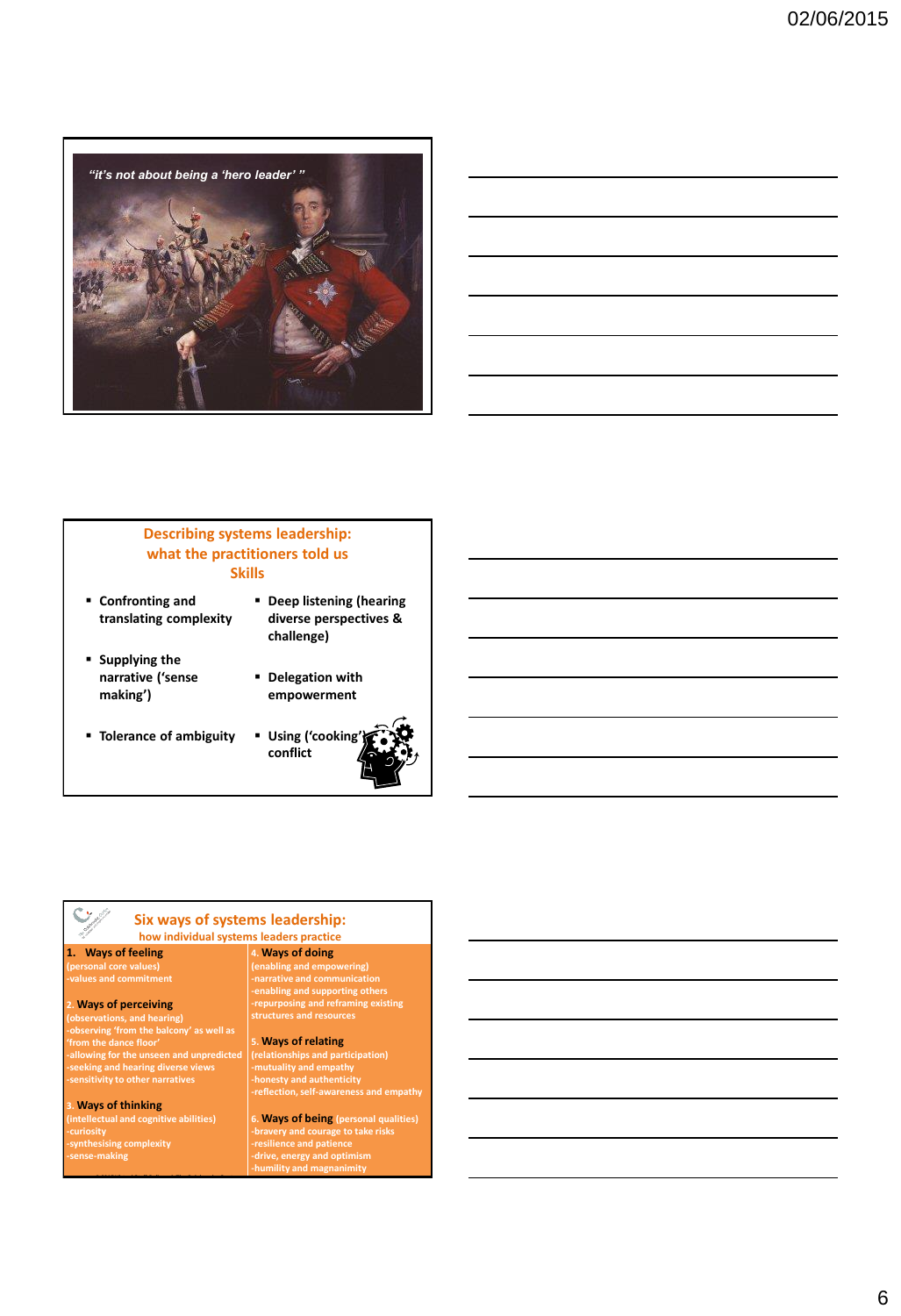

| <u> 1989 - Johann Barn, amerikansk politiker (d. 1989)</u> |  |  |
|------------------------------------------------------------|--|--|
|                                                            |  |  |
| <u> 1989 - Johann Barn, amerikansk politiker (</u>         |  |  |
|                                                            |  |  |
|                                                            |  |  |
|                                                            |  |  |
|                                                            |  |  |

# $\mathbb{C}_{\mathbb{Z}}$ **Enabling contexts for systems leadership**

- **Turbulence (systems leadership thrives in conditions of flux)**
- **Financial constraint**
- **Distributed leadership**
- **Local accountability**



# **Inhibiting contexts for systems leadership**

- **Poor organisational or 'system health'**
- **Poor organisational management (unsafe systems)**
- **Over-focus on targets and compliance**
- **Top-down/centralisation**
- **Blame-culture**

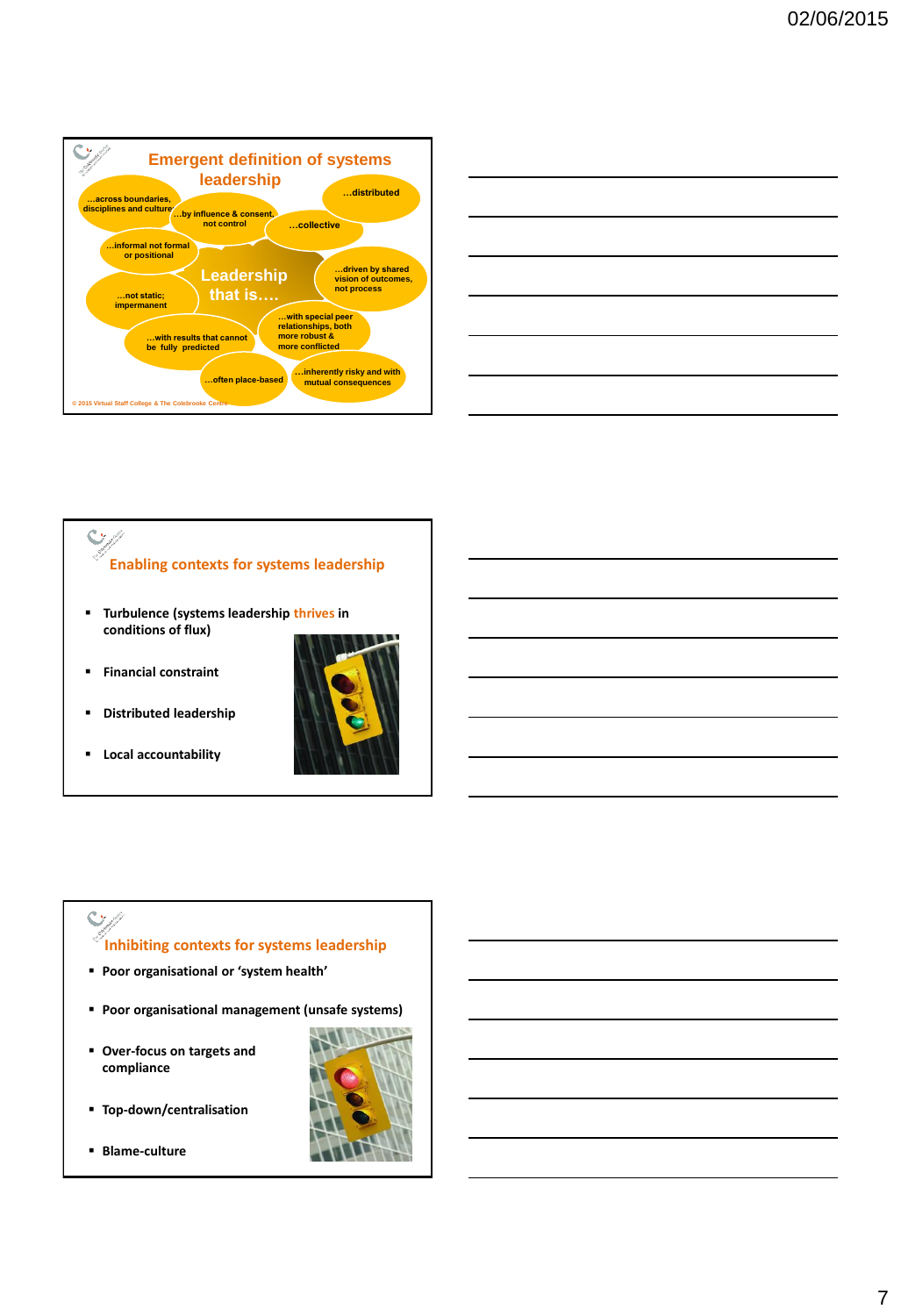# **Authorising environments for systems leadership …**

- **Accept collective responsibility**
- **Risk-tolerant**

 $\ddot{\textbf{C}}$ 

- **Control 'organisational ego'**
- **Reward mutuality**
- **Allow alternative pathways**



*No innovation without experimentation; no experimentation without failure* 

### $\hat{\mathbf{C}}$ **Optimising the capacity Nurturing a new leadership styles: What kinds of people are we looking for?**

- **Flexibility and agility Facilitation of others**
- **Disturbing the system**
- 
- **Balancing co-operation & competition**
- **Curiosity**
- **Facilitating process not just performance**
- **Tolerating the long game**

# **Creative use of conflict**

 **Willingness to think beyond 'the rules'**

# **Is systems leadership different?**

**≠ organisational leadership** 

- **not concerned with advancing a single agency agenda**
- **involves special types of peer relationships**
- **involves ceding, not holding onto, power**

**≠ partnership or collaboration** 

- **more than combining for mutual benefit**
- **involves deeper level of co-production and creation of unifying agenda**
- **disturbs the system (goes against the grain)**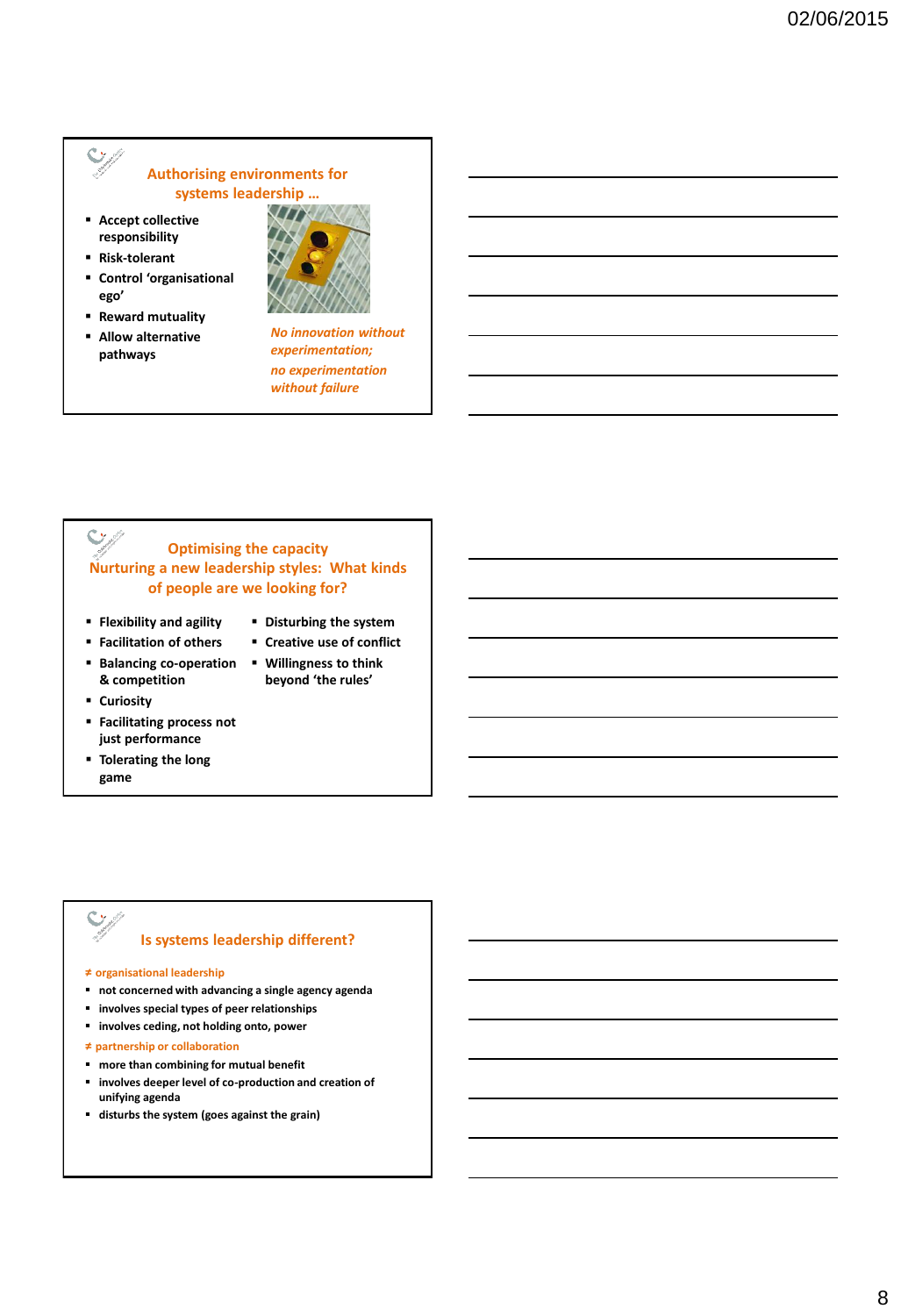







### **How does Systems Leadership expand current implementation theory? Drivers**

- *Systems* **leadership does not yet feature strongly in implementation frameworks or taxonomies , although leadership of innovation is increasingly a focus**
- **We think that systems leadership may be a special or distinctive form of 'driver' that is particularly relevant in implementation of complex change or improvement initiatives, or those that cross system or sectoral boundaries: if systems leadership is supportive, will innovation teams will gain traction more quickly? (***an empirical question***)**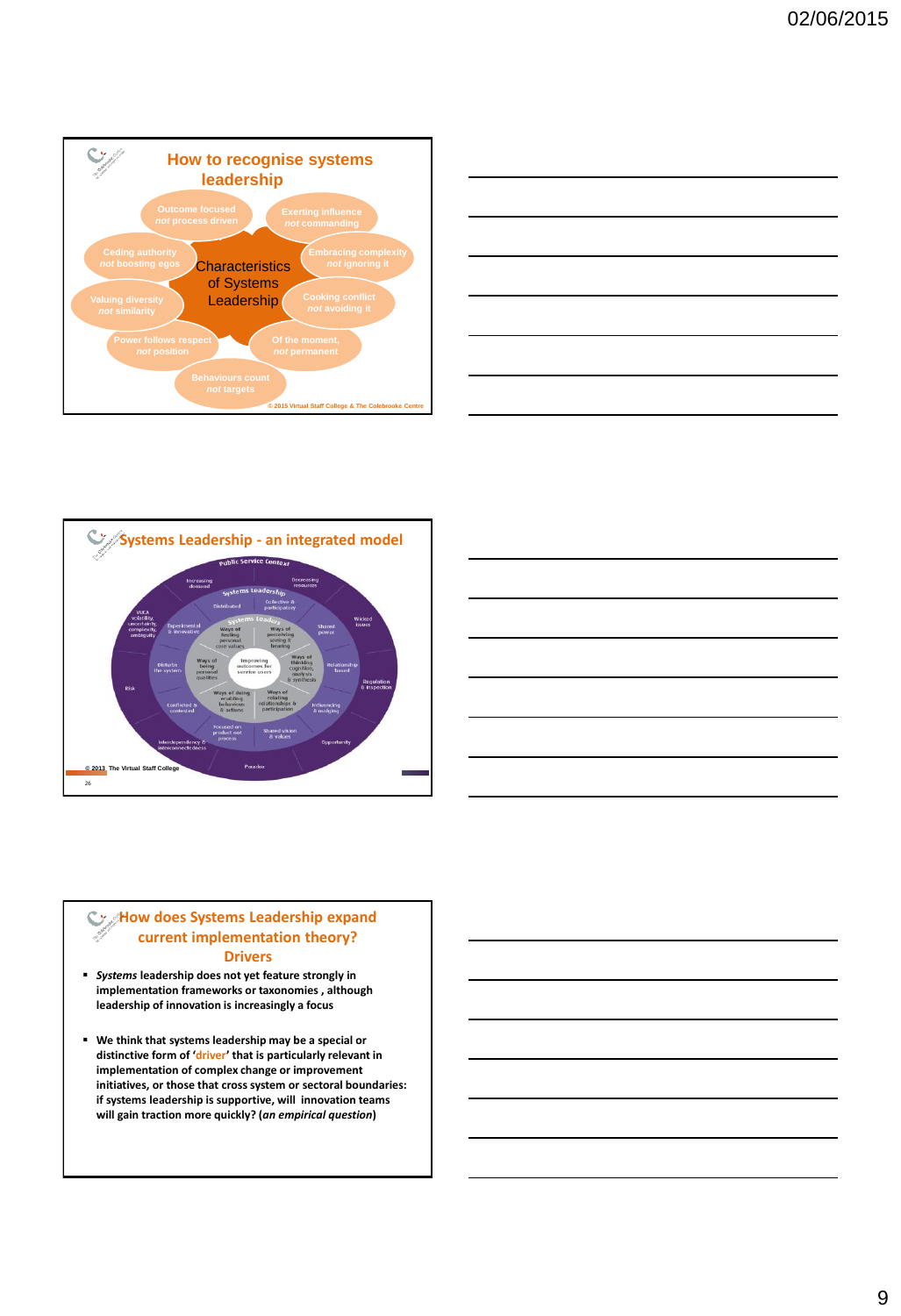



### **How does Systems Leadership expand current implementation theory? Co-creation**

- **As described in the literature and in empirical research, systems leadership appears to be a particular form of cocreation:**
- *"deeply involving stakeholders in identifying all dimensions of the problem and designing and implementing solutions" (Pfitzer et al, 2013***)**
- *"deeply involving a range of stakeholders across scientific, governance and local practice boundaries to create infrastructure and context that enables and sustains (evidence-based) practice"* **(***Metz, 2015, GIC2015***)**

# **Implications: building systems leadership & implementation capacity**

- **Recognise that systems leadership is a distinctive form of leadership relevant to specific circumstances and implementation challenges – esp. CCIs**
- **Study the systems leadership aspect of successful and unsuccessful initiatives more closely and theorise how it interfaces with implementation science theory**
- **Seek leaders (at all levels) with aptitude for systems leadership and skills/styles to do it: not everyone is suited to SL and usual 'traits' of successful leaders (power, force, driving passion etc) may not be helpful. System Leaders may be different to organisational leaders.**
- **Co-Create tools and frameworks to help 'do' systems leadership. What would a 'Systems Leadership Toolkit for better implementation' look like?**